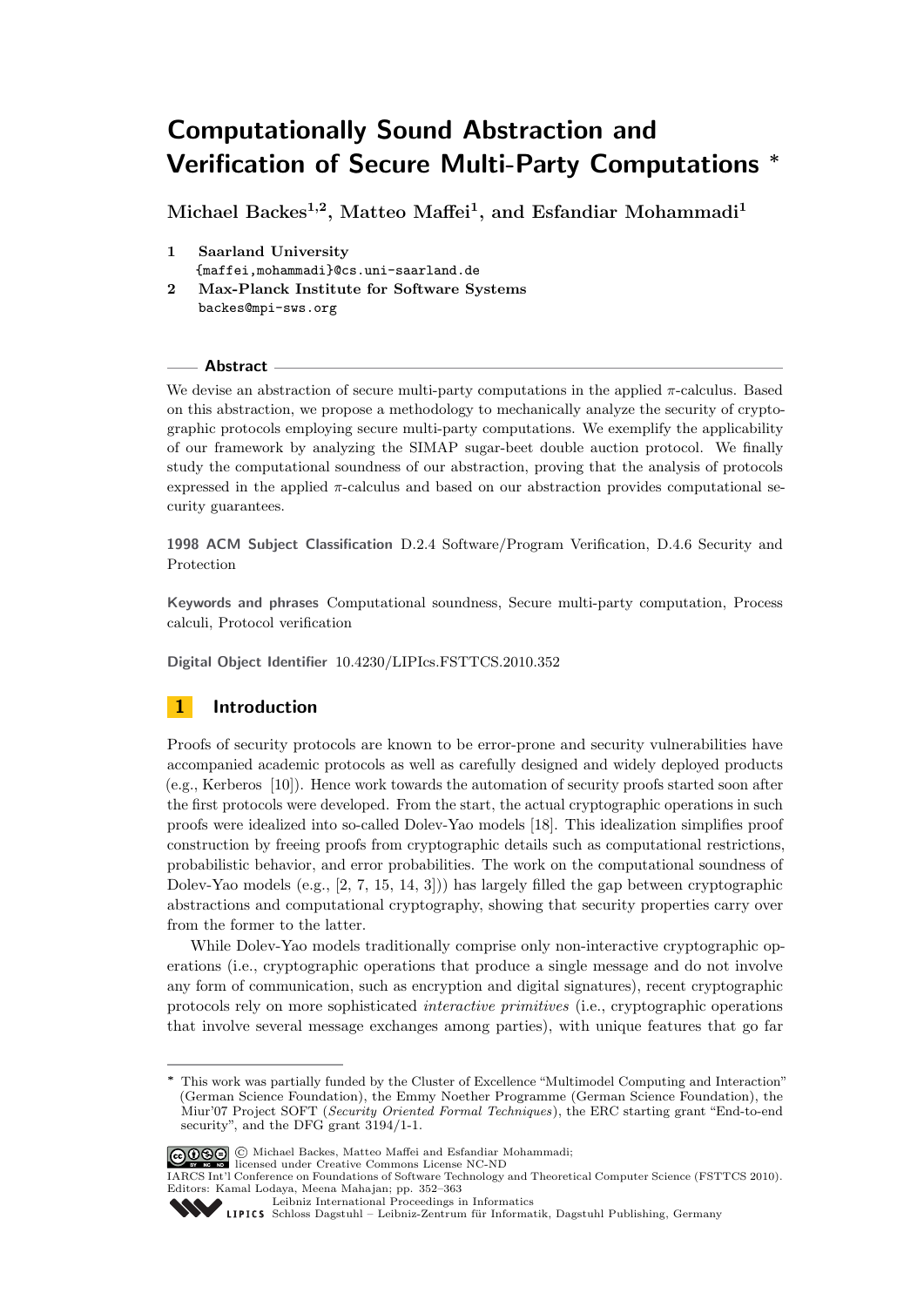beyond the traditional goals of cryptography to solely offer secrecy and authenticity of communication.

Secure multi-party computation (SMPC) constitutes arguably one of the most prominent and most amazing such primitive. Intuitively, in an SMPC, a number of parties  $P_1, \ldots, P_n$ wish to securely compute the value  $F(d_1, \ldots, d_n)$ , for some well-known public function  $F$ , where each party  $P_i$  holds a private input  $d_i$ . This multi-party computation is considered secure if it does not divulge any information about the private inputs to other parties; more precisely, no party can learn more from the participation in the SMPC than she could learn purely from the result of the computation already.

SMPC provides solutions to various real-life problems such as e-voting, private bidding and auctions, secret sharing etc. The recent advent of efficient general-purpose implementations (e.g., FairplayMP [\[8\]](#page-11-8)) paves the way for the deployment of SMPC into modern cryptographic protocols. Recently, the effectiveness of SMPC as a building block of large-scale and practical applications has been demonstrated by the sugar-beet double auction that took place in Denmark: The underlying cryptographic protocol [\[9\]](#page-11-9), developed within the Secure Information Management and Processing (SIMAP) project, is based on SMPC.

Given the complexity of SMPC and its role as a building block for larger cryptographic protocols, it is important to develop abstraction techniques to reason about SMPC-based cryptographic protocols and to offer support for the automated verification of their security.

Our contributions. The contribution of this paper is threefold:

- We present an **abstraction** of SMPC within the applied  $\pi$ -calculus [\[1\]](#page-11-10). This abstraction consists of a process that receives the inputs from the parties involved in the protocol over private channels, computes the result, and sends it to the parties again over private channels, however augmented with certain details to enable computational soundness results, see below. This abstraction can be used to model and reason about larger cryptographic protocols that employ SMPC as a building block.
- Building upon an existing type-checker  $[4]$ , we propose an automated **verification** technique for protocols based on our SMPC abstraction. We exemplify the applicability of our framework by analyzing the sugar-beet double auction protocol proposed in [\[9\]](#page-11-9).
- $\blacksquare$  We establish **computational soundness results** (in the sense of preservation of trace properties) for protocols built upon our abstraction of SMPC. This computational soundness result holds for SMPC that involve arbitrary arithmetic operations; moreover, it is compositional, since the proof is parametric over the other (non-interactive) cryptographic primitives used in the symbolic protocol and within the SMPC itself. Computational soundness holds as long as these primitives are shown to be computationally sound (e.g., in the CoSP framework [\[3\]](#page-11-6)). We prove in particular the computational soundness of a Dolev-Yao model with public-key encryption, signatures, and the aforementioned arithmetic operations, leveraging and extending prior work in CoSP. Such a result allows for soundly modelling and verifying many applications employing SMPC as a building block, including the case studies considered in this paper.

Related work. Computational soundness was first shown by Abadi and Rogaway in [\[2\]](#page-11-2) for passive adversaries and symmetric encryption and later extended to active adversaries and additional cryptographic primitives [\[2,](#page-11-2) [7,](#page-11-3) [15,](#page-11-4) [14,](#page-11-5) [3\]](#page-11-6). All these results, however, only consider non-interactive cryptographic primitives, such as encryptions, signatures, and noninteractive zero-knowledge proofs. To the best of our knowledge, our work presents the first computational soundness proof for an interactive primitive.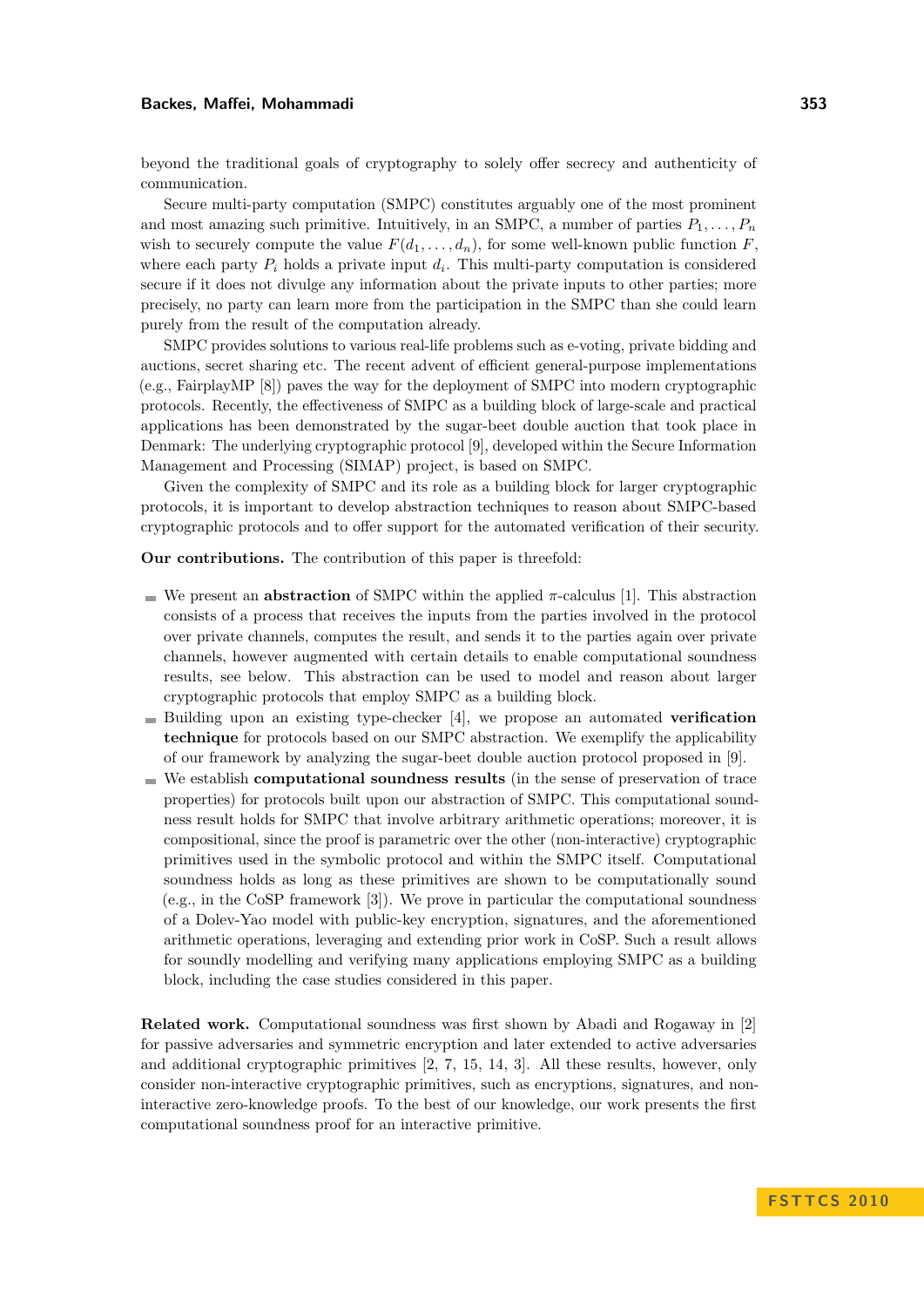A salient approach for the abstraction of interactive cryptographic primitives is the Universal Composability framework [\[11\]](#page-11-12). The central idea is to define and prove the security of a protocol by comparison with an ideal trusted machine, called the ideal functionality. Although this framework has proven a convenient tool for the modular design and verification of cryptographic protocols, it is not suited to automation of security proofs, given the intricate operational semantics of the UC framework and that ideal functionalities operate on bitstrings (as opposed to symbolic terms). Dolev-Yao models (e.g., the applied *π*-calculus) offer a higher level of abstraction compared to ideal functionalities in the UC framework. Most importantly, Dolev-Yao models enable automation of security proofs. The different degree of abstraction in these models is best understood by considering digital signatures: While computational soundness proofs for Dolev-Yao abstractions of digital signatures use standard techniques [\[7,](#page-11-3) [15,](#page-11-4) [3\]](#page-11-6) finding a sound ideal functionality for digital signatures has proven to be quite intricate [\[16\]](#page-11-13). Yet, securely realizable ideal functionalities constitute a useful tool for proving computational soundness of a Dolev-Yao model. Similarly to [\[12\]](#page-11-14), we leverage a UC realizability result for showing the computational soundness of our symbolic abstraction.

A generic symbolic abstraction of ideal functionalities has been proposed in [\[17\]](#page-11-15). In that work it is shown that the different notions of simulatability, known in the literature, collapse in the symbolic abstraction. In contrast to our approach, that work does not address computational soundness guarantees and does not explicitly consider SMPC.

Outline. Section [2](#page-2-0) reviews the applied *π*-calculus and presents our SMPC abstraction. Section [3](#page-6-0) explains the technique used to statically analyze SMPC-based protocols and applies it to our case study. Section [4](#page-7-0) presents the computational implementation of a process and studies the computational soundness of our abstraction and Section [5](#page-10-0) concludes.

# <span id="page-2-0"></span>2 The symbolic abstraction of SMPC

In this section, we first review the syntax and the semantics of the calculus. We adopt a variant of the applied  $\pi$ -calculus with destructors [\[4\]](#page-11-11). After that, we present the symbolic abstraction of secure multi-party computation within this calculus.

### 2.1 Review of the applied *π*-calculus

We briefly review the syntax and the operational semantics of the applied *π*-calculus, and define the additional notation used in this paper.

Cryptographic messages are represented by terms. The set of terms (ranged over by *K*, *L*, *M*, and *N*) is the free algebra built from names  $(a, b, c, m, n, \text{ and } k)$ , variables  $(x,$  $y, z, v$ , and  $w$ ), and function symbols – also called *constructors* – applied to other terms  $(f(M_1, \ldots, M_k))$ . We let *u* range over both names and variables. We assume a *signature*  $\Sigma$ , which is a set of function symbols, each with an arity. For instance, the signature may contain the function symbols *enc/*<sup>3</sup> of arity 3 and pk*/*<sup>1</sup> of arity 1, representing ciphertexts and public keys, respectively. The term  $enc(M, \mathsf{pk}(K), L)$  represents the ciphertext obtained by encrypting *M* with key  $pk(K)$  and randomness *L*. We let *M* denote an arbitrary sequence  $M_1, \ldots, M_n$  of terms. *Destructors* are partial functions that processes can apply to terms. Applying a destructor *d* to terms *M* either succeeds and yields a term *N* (denoted as  $d(M) = N$ , or it fails (denoted as  $d(M) = \perp$ ). For instance, we may use the *dec* destructor with  $dec(enc(M, \mathsf{pk}(K), L), K) = M$  to model decryption in a public-key encryption scheme.

Plain processes are defined as follows. The null process **0** does nothing and is usually omitted from process specifications; *νn.P* generates a fresh name *n* and then behaves as *P*;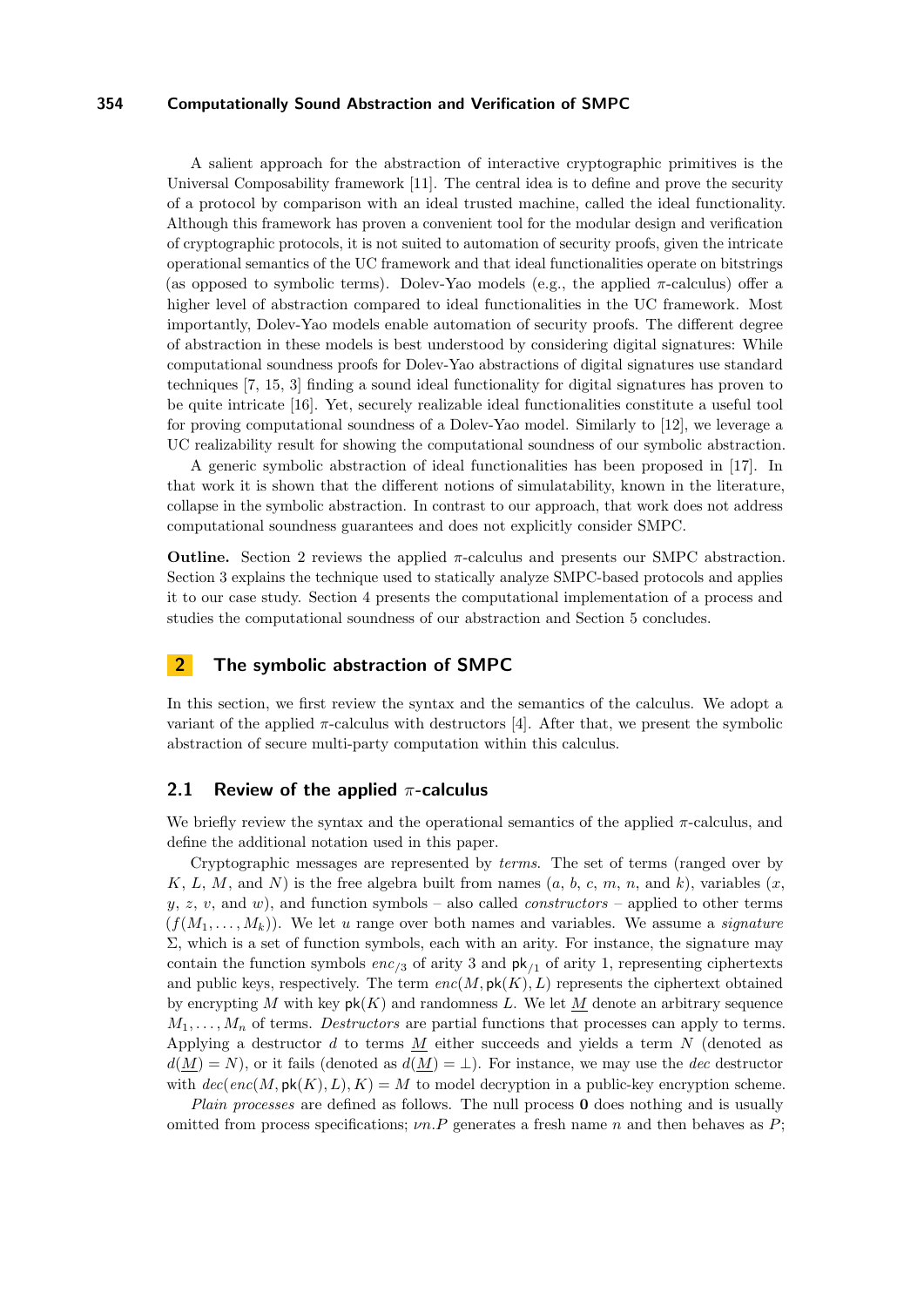$a(x)$ *.P* receives a message *N* from channel *a* and then behaves as  $P\{N/x\}$ ;  $\overline{a}(N)$ *.P* outputs message *N* on channel *a* and then behaves as *P*; *P* | *Q* executes *P* and *Q* in parallel; !*P* behaves as an unbounded number of copies of *P* in parallel; let  $x = D$  then *P* else *Q* applies if  $D = d(M)$  the destructor *d* to the terms M; if application succeeds and produces the term  $N(d(M) = N)$  or *D* equals a term *N*, then the process behaves as  $P\{N/x\}$ ; otherwise, i.e., if  $d(\underline{M}) = \perp$ , the process behaves as  $Q$ <sup>1</sup>

The scope of names and variables is delimited by restrictions, inputs, and lets. We write  $f(v(P))$  for the free variables and  $f(n(P))$  for the free names in a process P. A term is ground if it does not contain any variables. A process is closed if it does not have free variables. A *context*  $C[\bullet]$  is a process with a hole  $\bullet$ . An evaluation context is a context whose hole is not under a replication, a conditional, an input, or an output.

The operational semantics of the applied-*π* calculus is defined in terms of structural equivalence ( $\equiv$ ) and internal reduction ( $\rightarrow$ ). Structural equivalence relates the processes that are considered equivalent up to syntactic re-arrangement. Internal reduction defines the semantics of process synchronizations and destructor applications. For more detail on the syntax and semantics of the calculus, we refer to the full version [\[5\]](#page-11-16).

Safety properties. Following [\[19\]](#page-11-17), we decorate security-related protocol points with logical predicates and express security requirements in terms of authorization policies. Formally, we introduce two processes **assume**  $F$  and **assert**  $F$ , where  $F$  is a logical formula. Assumptions and assertions do not have any computational significance and are solely used to express security requirements. Intuitively, a process is safe if and only if all its assertions are entailed by the active assumptions in every protocol execution.

 $\triangleright$  **Definition 1** (Safety). A closed process *P* is safe if and only if for every *F* and *Q* such that  $P \to^* \nu_{\underline{a}}$  (assert  $F \mid Q$ ), there exists an evaluation context  $E[\bullet] = \nu_{\underline{b}} \bullet \mid Q'$  such that *Q* ≡ *E*[assume *F*<sub>1</sub> | ... | assume *F*<sub>*n*</sub>],  $fn(F) \cap \underline{b} = \emptyset$ , and we have that  $\{F_1, \ldots, F_n\} \models F$ .

A process is robustly safe if it is safe when run in parallel with an arbitrary opponent.

 $\triangleright$  **Definition 2** (Opponent). A closed process is an *opponent* if it does not contain any assert.

 $\triangleright$  **Definition 3** (Robust Safety). A closed process *P* is *robustly safe* if and only if *P* | *O* is safe for every opponent *O*.

### 2.2 Abstracting SMPC in the applied *π*-calculus

We recall that a secure multi-party computation is a protocol among parties  $P_1, \ldots, P_n$  to jointly compute the result of a function  $\mathcal F$  applied to arguments  $m_1, \ldots, m_n$ , where  $m_i$  is a private input provided by party *P<sup>i</sup>* . More generally, not only a function but a reactive, stateful computation is performed, which requires the participants to maintain a (synchronized) state. At the end of the computation, each party should not learn more than the result (or, more generally, a local view *r<sup>i</sup>* of the result). Since the overall protocol may involve several secure multi-party computations, a session identifier *sid* is often used to link the private inputs to the intended session. Coming up with an abstraction of SMPC that is amenable to automated verification and that can be proven computationally sound is technically challenging, and it required us to refine the abstraction based on insights that were gained in the soundness proof. For the sake of exposition, we thus present simple, intuitive abstraction attempts of SMPC

<sup>&</sup>lt;sup>1</sup> Using a destuctor equal that checks term equality, we write if  $a = b$  then *P* else *Q* for let equals $(a, b) = a$  in P else Q.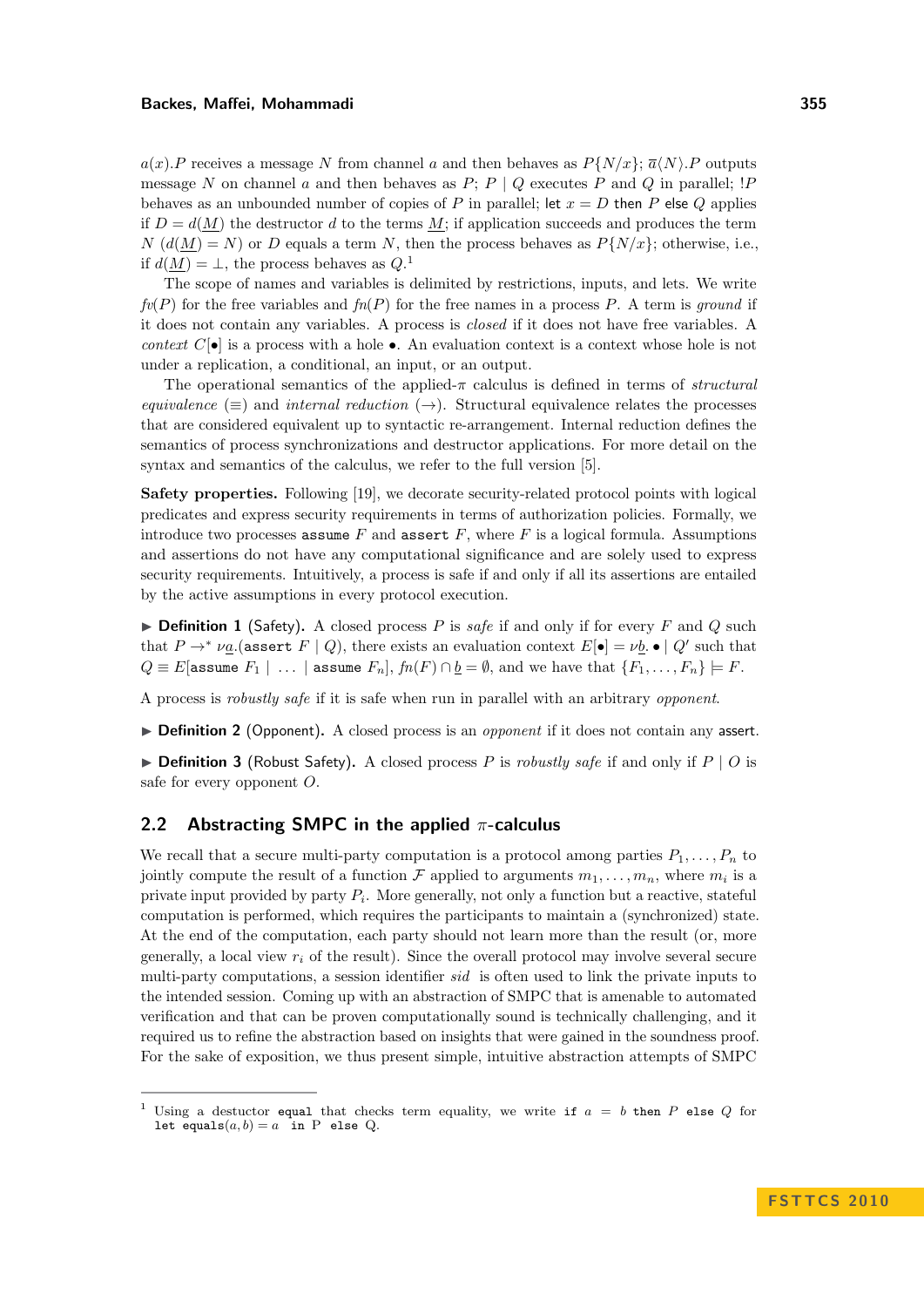in the applied  $\pi$ -calculus first, explain why these attempts do not allow for a computational soundness result, and then successively refine them until we reach the final abstraction.

First attempt. A first, naive attempt to symbolically abstract SMPC in the applied *π*-calculus is to let parties send to each other the public information along with the enveloped private input on a private channel. This message can be represented by a term  $\text{smpc}(F, i, m, sid)$ , where *i* is the principal's identifier. The abstraction then consists of a destructor result whose semantics is defined by a rule like

 $\texttt{result}(m_i, i, \texttt{smpc}(\mathcal{F}, 1, m_1, sid), \ldots, \texttt{smpc}(\mathcal{F}, n, m_n, sid)) = \; \pi(i, \mathcal{F}(m_1, \ldots, m_n))$ 

where  $\pi(i, \cdot)$  denotes the projection on the *i*-th element. This abstraction is unsound: a computational attacker (*i*) is capable of altering the delivery of messages, and (*ii*) learns the session identifiers that occur in the header of each individual message. Our abstraction attempt does not grant the adversary any such capabilities; hence a symbolic adversary is much stronger constrained than a computational adversary, thus preventing computational soundness results. These problems could be tackled by modifying the abstraction such that all messages are sent and received over a public channel. The adversary would then decide which parties receive which messages. The resulting abstraction, however, would not be tight enough anymore: Corrupted symbolic parties could send different messages to the participants, and hence cause them to compute the function  $\mathcal F$  on different inputs. Such an attack, however, is computationally excluded by a secure multi-party computation protocol.

Second attempt. Inspired by the ideal functionality paradigm [\[11\]](#page-11-12), we solve the aforementioned problems by introducing a trusted party to whom every participant *i* sends its private input and receives its own result in return over a private channel *in<sup>i</sup>* . A first attempt, called SMPC\_temp, could look as follows:

$$
\begin{aligned} \mathbf{SMPC}\text{-}\mathbf{temp} &\stackrel{\triangle}{=}} \mathit{side}(\mathit{sid}).\mathit{in}_1(x_1,=\mathit{sid})\dots\mathit{in}_n(x_n,=\mathit{sid}).\\ \mathbf{let}\ \ (y_1,\dots,y_n)=\texttt{result}(\mathcal{F},x_1,\dots,x_n)\ \ \texttt{in}\ \ \overline{\mathit{in}_1}\langle y_1,\mathit{sid}\rangle\dots\overline{\mathit{in}_n}\langle y_n,\mathit{sid}\rangle \end{aligned}
$$

There still is discrepancy between this abstraction and the computational model that invalidates computational soundness: a computational adversary learns the session identifier, which is instead concealed by **SMPC** temp. In addition, the computation of  $\mathcal F$  is shifted to the evaluation of the destructor result. Such a complicated destructor would make mechanized verification extremely difficult.

Final abstraction. To make the abstraction amenable to automated verification, in particular type-checking, we represent  $\mathcal F$  as a context that explicitly performs the computation. The resulting abstraction of secure multi-party computation is depicted in Figure [1](#page-5-0) as the process SMPC. This process is parametrized by an adversary channel *adv*, a session identifier channel *sidc*, *n* private channels  $in_i$  for each of the *n* participants, and a context  $\mathcal{F}$ . We implicitly assume that private channels are authenticated such that only the *i*th participant can send messages on channel *in<sup>i</sup>* . The computational implementation of SMPC implements this authentication requirement. Furthermore, SMPC contains two restricted channels for every party *i*: an internal loop channel  $\text{inloop}_i$  and an internal input channel  $\text{lin}_i$ .

**SMPC** receives a session identifier over the channel *sidc*. Then  $n + 1$  subprocesses are spawned: a process  $\text{input}_i$  for every participant *i* that is responsible for collecting the *i*th input and for divulging public information, such as the session identifier, to the adversary, and a process that performs the actual multi-party computation. Here input*<sup>i</sup>* waits (under a replication) on the loop channel  $\text{inloop}_i$  for the trigger message  $\text{sync}()$  of the next round, and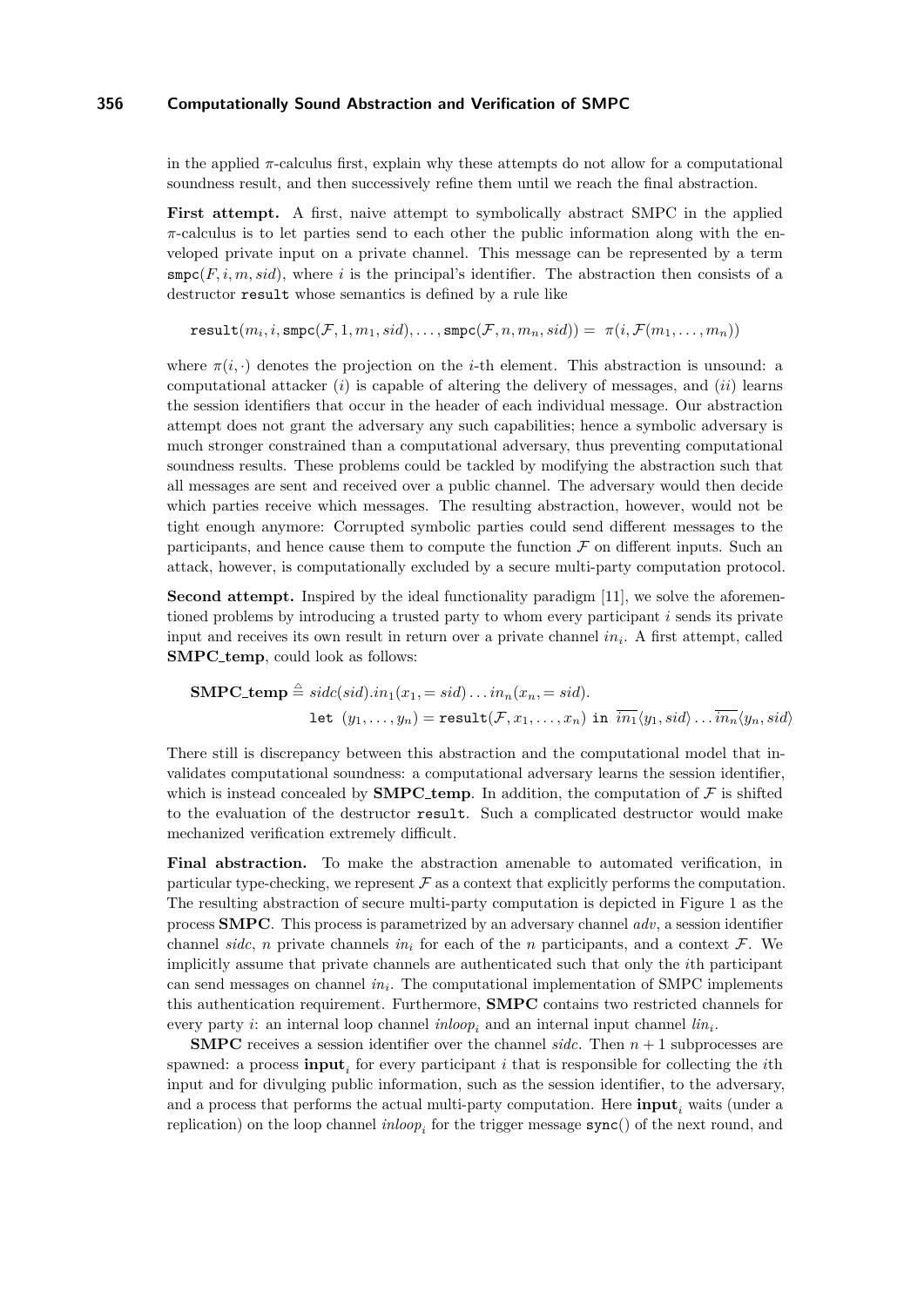<span id="page-5-0"></span> $\textbf{input}_i \quad \triangleq \quad \text{linloop}_i(z).\text{in}_i(x_i, sid').\overline{adv}\langle sid'\rangle.\texttt{if} \quad sid = sid'$ then  $\overline{lin_i}\langle x_i \rangle$  else  $\overline{inloop_i}\langle \texttt{sync}() \rangle | \overline{inloop_i}\langle \texttt{sync}() \rangle$  $\textbf{deliver}_i \hspace{2mm} \triangleq \hspace{2mm} \overline{in_i} \langle y_i, sid \rangle . \overline{inloop_i} \langle \texttt{sync}( \rangle \rangle$  $\textbf{SMPC}(adv, side, \underline{in}, \mathcal{F}) \triangleq side(sid). \nu \underline{lin}. \ \nu in loop.$  $\left(\text{input}_1 | \cdots | \text{ input}_n | \mathcal{F}[\text{deliver}_1 | \cdots | \text{deliver}_n]\right)$ 

**Figure 1** The process **SMPC** as the symbolic abstraction of SMPC

expects the private input  $x_i$  and a session identifier  $sid'$  over  $in_i$ . It then sends the session identifier *sid'* to the adversary, checks whether the session identifier *sid'* equals *sid*, and finally sends the private input  $x_i$  on the internal input channel  $\lim_i$ . The actual multi-party computation is performed in the last subprocess: after the private inputs of the individual parties are collected from the internal input channels  $\lim_{i}$ , the actual program  $\mathcal F$  is executed.

After each computation round, the subprocesses deliver*<sup>i</sup>* send the individual outputs over the private channels *in<sup>i</sup>* to every participant *i* along with the session identifier *sid*. In order to trigger the next round,  $sync()$  is sent over the internal loop channels  $inloop<sub>i</sub>$ .

The abstraction allows for a large class of functionalities  $\mathcal F$  as described below.

 $\triangleright$  Definition 4. [SMPC-suited context] An *SMPC-suited context* is a context  $\mathcal F$  such that:

- 1.  $fv(\mathcal{F}) = \{sid\}$  and  $fn(\mathcal{F}[\mathbf{0}]) = \{lin_1, \ldots, lin_n\}.$
- 2. Bound names and variables are distinct and different from free names and free variables.

Although one might expect additional constraints on the context  $\mathcal{F}$  (e.g., it is terminating, it does not contain replications, etc.), it turns out that such constraints are not necessary as, intuitively, having more traces in the symbolic setting does not break computational soundness. Such constraints would probably simplify the proof of computational soundness, but they would make our abstraction less intuitive and less general.

Finally, we briefly describe how we model the corruption of the parties involved in the secure multi-party computation. In this paper we consider static corruption scenarios, in which the parties to be corrupted are selected before the computation starts. As usual in the applied  $\pi$ -calculus, we model corrupted parties by letting the adversary know the secret inputs of the corrupted parties. This is achieved by letting the channel *in<sup>i</sup>* occur free in the process if party *i* is corrupted. As we consider static corruption, we restrict our attention to processes that do not send these channels *in<sup>i</sup>* over a public channel (see Section [4\)](#page-7-0).

Arithmetics in the applied *π*-calculus. One of the most common applications of SMPC is the evaluation of arithmetic operations on secret inputs. Modelling arithmetic operations in the applied pi-calculus is straightforward. We encode numbers in binary form via the  $string_0(M)$ ,  $string_1(M)$ , and  $nil()$  constructor applications. Arithmetic operations are modelled as destructors. For instance, the greater-equal relation is defined by the destructor  $ge(M_1, M_2)$ , which returns  $M_1$  if  $M_1$  is greater equal then  $M_2$ ,  $M_2$  otherwise. With this encoding, numbers and cryptographic messages are disjoint sets of values, which is crucial for the soundness of our analysis and the computational soundness results.

The Millionaires problem. For the sake of illustration, we show how to express the Millionaires problem in our formalism (two parties wish to determine who is richer, i.e., whose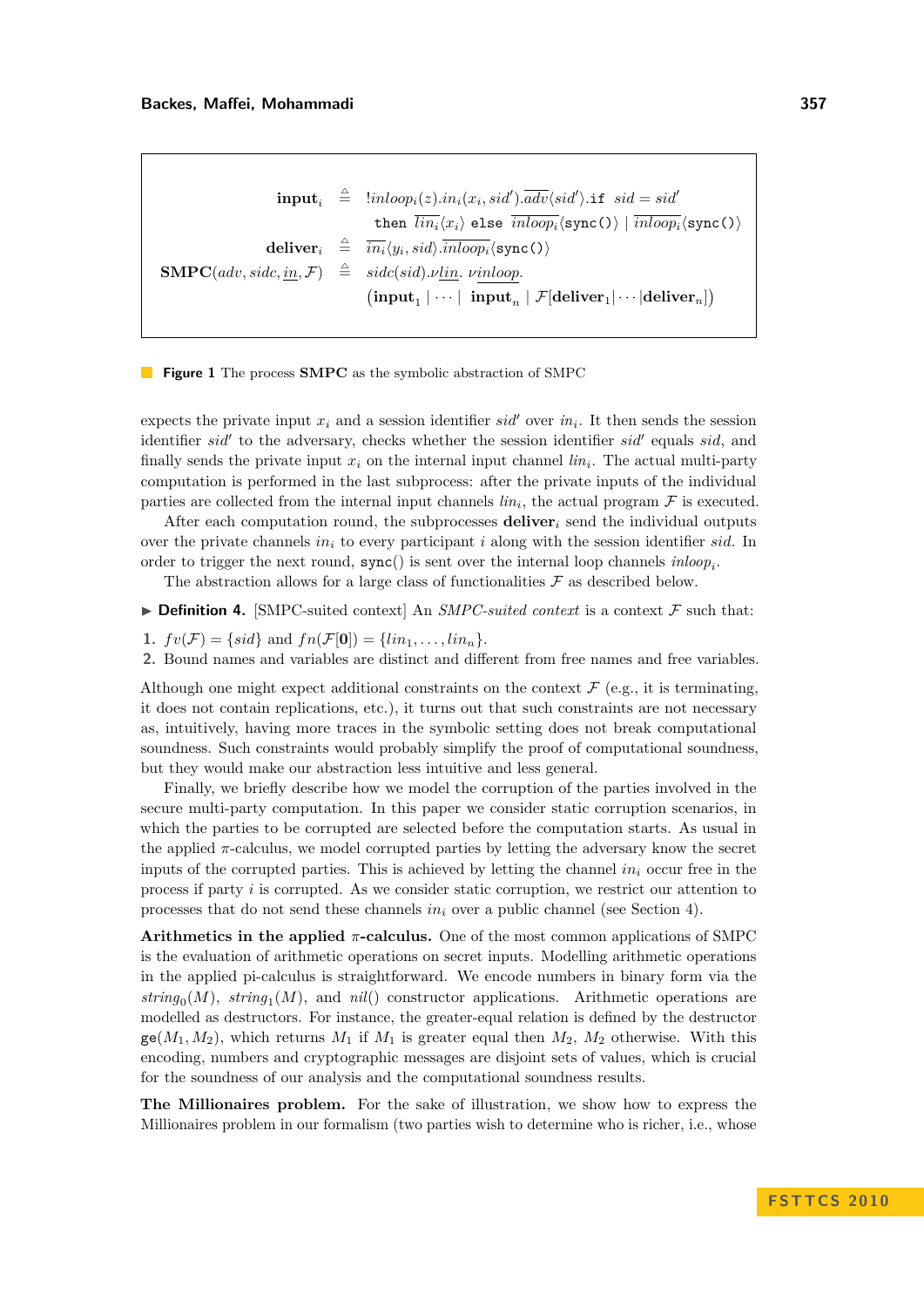input is bigger, without divulging their inputs to each other.) The protocol is parametrized by two numbers  $x_1$  and  $x_2$ :

$$
MP \triangleq \nu sid, sidc, c_1, c_2. \overline{adv}\langle sid \rangle. \overline{sidc}\langle sid \rangle \mid \text{SMPC}(adv, side, c, \mathcal{F}) \mid P_1 \mid P_2
$$
  
\n
$$
P_i \triangleq \overline{c_i} \langle (x_i, id_i), sid \rangle. c_i(y_i, sid_i)
$$
  
\n
$$
\mathcal{F}[\bullet] \triangleq lin_1((x_1, z_1)).lin_2((x_2, z_2)).\text{let } z = \text{ge}(x_1, x_2) \text{ then } [y_1 := z, y_2 := z] \bullet
$$

where  $[y_1 := z, y_2 := z]$  denotes the instantiation of variables  $y_1$  and  $y_2$  with variable  $z$ , which can be defined by encoding, and • is the hole of the context.

# <span id="page-6-0"></span>**3** Formal verification

We propose a technique for formally verifying processes that use the symbolic abstraction SMPC. In principle, our abstraction is amenable to several verification techniques for the applied  $\pi$ -calculus such as [\[19,](#page-11-17) [4\]](#page-11-11). In this paper, we rely on the type-checker for security policies presented in [\[4\]](#page-11-11), which we extend to support arithmetic operations. This type-checker enforces the robust safety property (cf. the full version [\[5\]](#page-11-16)).

We decorate the protocol linked to our SMPC abstraction with assumptions and assertions. The assumptions are used to mark the inputs of the secure multi-party computation and to specify the correctness property for the secure multi-party computation. The assertion is used to check that the result of the SMPC fulfills the correctness property.

Specifically, for every party *i* an assumption **assume** Input( $id_i$ ,  $x_i$ ,  $sid$ ) is placed upon sending a private input  $x_i$  with session identifier  $sid$ , where  $id_i$  is the (publicly known) identity of party *i*. To check the correctness of the secure multi-party computation, assert  $P(z, sid)$ is placed immediately after the reception of the result (*z, sid*). We also assume a security policy, which takes in general the following form:

$$
\forall \underline{id}, \underline{x}, sid, z. \big(\land_{i=1}^n \text{Input}(id_i, x_i, sid) \bigwedge_{i,j \in [n]} id_i \neq id_j \land F_{rel} \big) \Rightarrow P(z, sid)
$$

The formula *Frel* characterizes the expected relation between the inputs and the output. As an example, the policy and party annotations for the Millionaires problem would be as follows:

$$
\forall id_1, id_2, x, y, sid. \left( \bigwedge_{i \in \{1,2\}} \text{Input}(id_i, x, sid) \land id_1 \neq id_2 \land x \geq y \right) \Rightarrow \text{Richer}(id_1, sid).
$$
\n
$$
P_i \triangleq \text{assume Input}(id_i, x_i, sid) \mid \overline{c_i} \langle (x_i, id_i), sid \rangle . c_i(y_i, sid_i). \text{assert Richer}(y_i, sid).
$$

Arithmetics in the analysis. We extended the type-checker to support arithmetic operations. Specifically, we modelled arithmetic operations as predicates in the logic, defined their semantics following the semantics given in the calculus, and added a few general properties, such as the transitivity of the greater-equal relation. The type theory is extended to track the arithmetic properties of terms (e.g., while typing let  $z = \text{ge}(x_1, x_2)$ ) then *P*, the typechecker tracks that  $z$  is the greatest value between  $x_1$  and  $x_2$  and uses this information to type *P*). The type theory supports this kind of extensions as long as the set of added values is disjoint from the set of cryptographic messages and the added destructors do not operate on cryptographic terms, which holds true for our encoding of arithmetics.

Case study: sugar-beet double auction. As a case study for our symbolic abstraction, we formalized and analyzed the sugar-beet double auction that has been realized within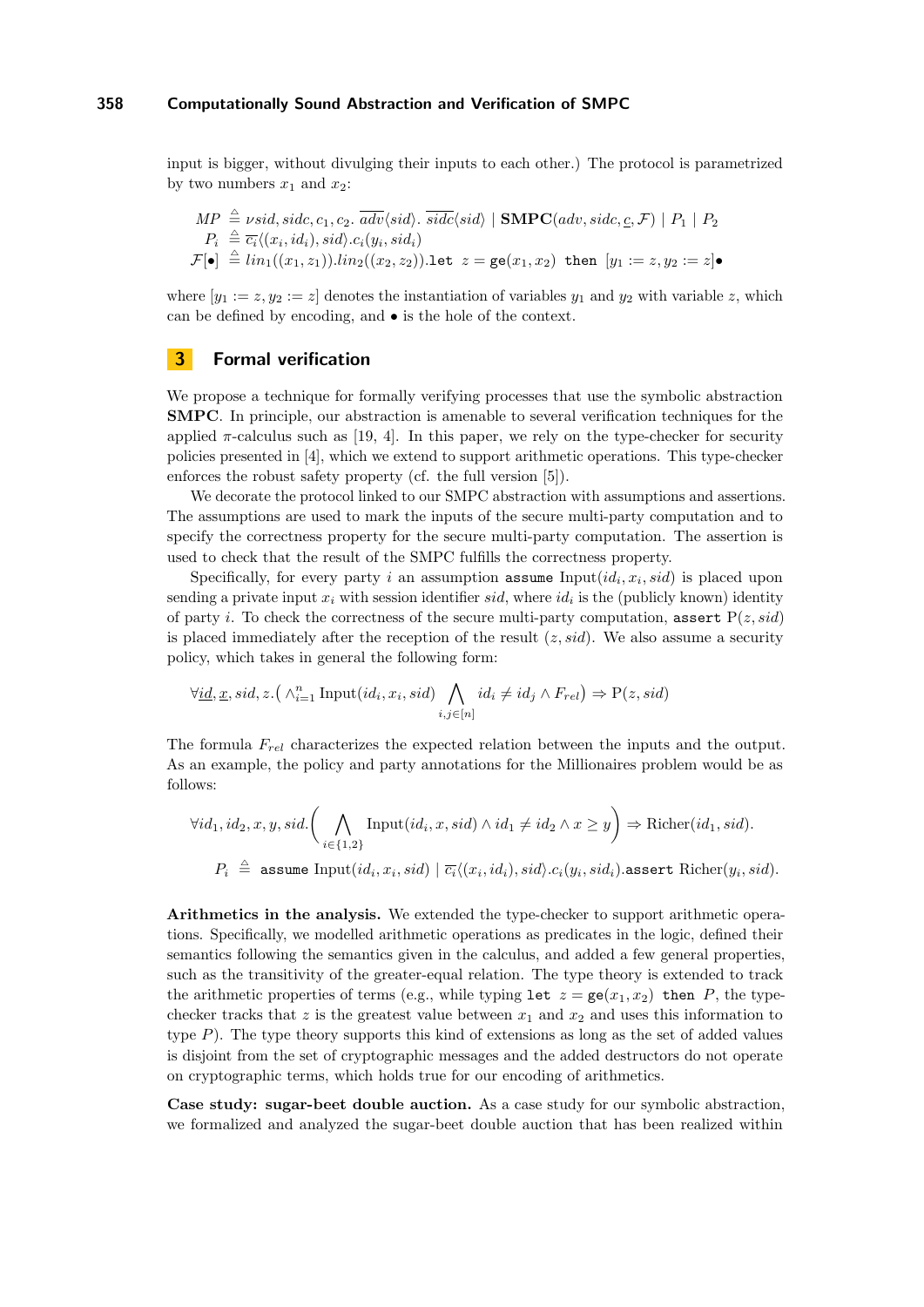the SIMAP project by using an SMPC [\[9\]](#page-11-9). This protocol constitutes the first large scale application of an SMPC. The double auction protocol determines a market clearing price for sugar-beets. More specifically, first, a set of prices is fixed; then, for every price each producer commits itself to an amount of sugar-beets that it is willing to sell, and each buyer commits itself to the amounts of sugar-beets that it is willing to buy. The market clearing price is the maximal market clearing price for which the supply did not yet exceed the demand.

Both the producers and the buyers might want to keep their bids secret. Hence, the private input of every party has to be kept private. In the sugar-beet double auction developed by the SIMAP project, the sellers and buyers perform a joint secure multi-party computation. The producer and buyer parties send initially an input and receive at the end of the computation the result, i.e., the market clearing price. In addition, before the start of the protocol, producers and buyers receive a signature on the list of participants, the session identifier, and the set of prices from a trusted party. This signature is verified by each participant and sent as an input to the SMPC, which verifies the signatures and checks whether the data coincides This ensures that all participants agree on the common public inputs. Notice that this SMPC performs arithmetic operations as well as cryptographic operations, yet on distinct values.

Finally, we are ready to state the policy characterizing the result of the computation that is performed: the predicate  $\text{MCP}(z, sid)$  holds true if there are appropriate input predicates Input( $id_i$ ,  $x_i$ ,  $sid$ ) and  $z$  is the maximal price for which demand is greater than or equal to the supply, which we characterize by the predicate Is  $\max(x_1, \ldots, x_n, z)$  (the semantics of this predicate is defined in terms of basic arithmetic operations supported by our type-checker).

$$
\forall z, sid, x_1, \dots, x_m, id_1, \dots, id_n.\text{Input}(id_1, x_1, sid) \land \dots \land \text{Input}(id_n, x_n, sid)
$$

$$
\bigwedge_{i,j \in [n]} id_i \neq id_j \land \text{Is\_max}(x_1, \dots, x_m, z) \Rightarrow \text{MCP}(z, sid)
$$

The verification of this policy is challenging in that our abstraction comprises about 1400 lines of code and it relies on complex functions. The type-checker succeeds in 5 minutes and 30 seconds for the SMPC process and the ceritifcation issuer and additional 40 seconds for every participant. <sup>2</sup>

### <span id="page-7-0"></span>4 Computational soundness of symbolic SMPC

In this section, we establish the computational soundness of our abstraction. We first introduce the computational implementation of a process. Thereafter, we define the notion of robust computational safety. Finally, we state the computational soundness results.

Our computational soundness result is parameterized over the symbolic model  $(\mathcal{D}, \mathcal{P})$ ; this symbolic model consists of a set of constructors and destructors  $D$  (modelling non-interactive primitives such as encryption and decryption) and a class  $\mathcal P$  of processes.

Computational execution of a process. The semantics of the applied  $\pi$ -calculus is purely symbolic (i.e., it does not involve probabilities, cryptographic messages are represented as symbolic terms instead of bitstrings, the adversary is not computational, etc.). Along the lines of [\[3\]](#page-11-6), we introduce a probabilistic polynomial-time interactive Turing machine (ITM), called the *computational*  $\pi$ -execution, that interacts with a ppt ITM, called the adversary.

<sup>&</sup>lt;sup>2</sup> The source code can be found at  $http://www.1bs.cs.uni-saarland.de/publications/smpc_simap.$ [spi](http://www.lbs.cs.uni-saarland.de/publications/smpc_simap.spi). We type checked the protocol with 2 prices, 3 computation parties, and 2 input parties.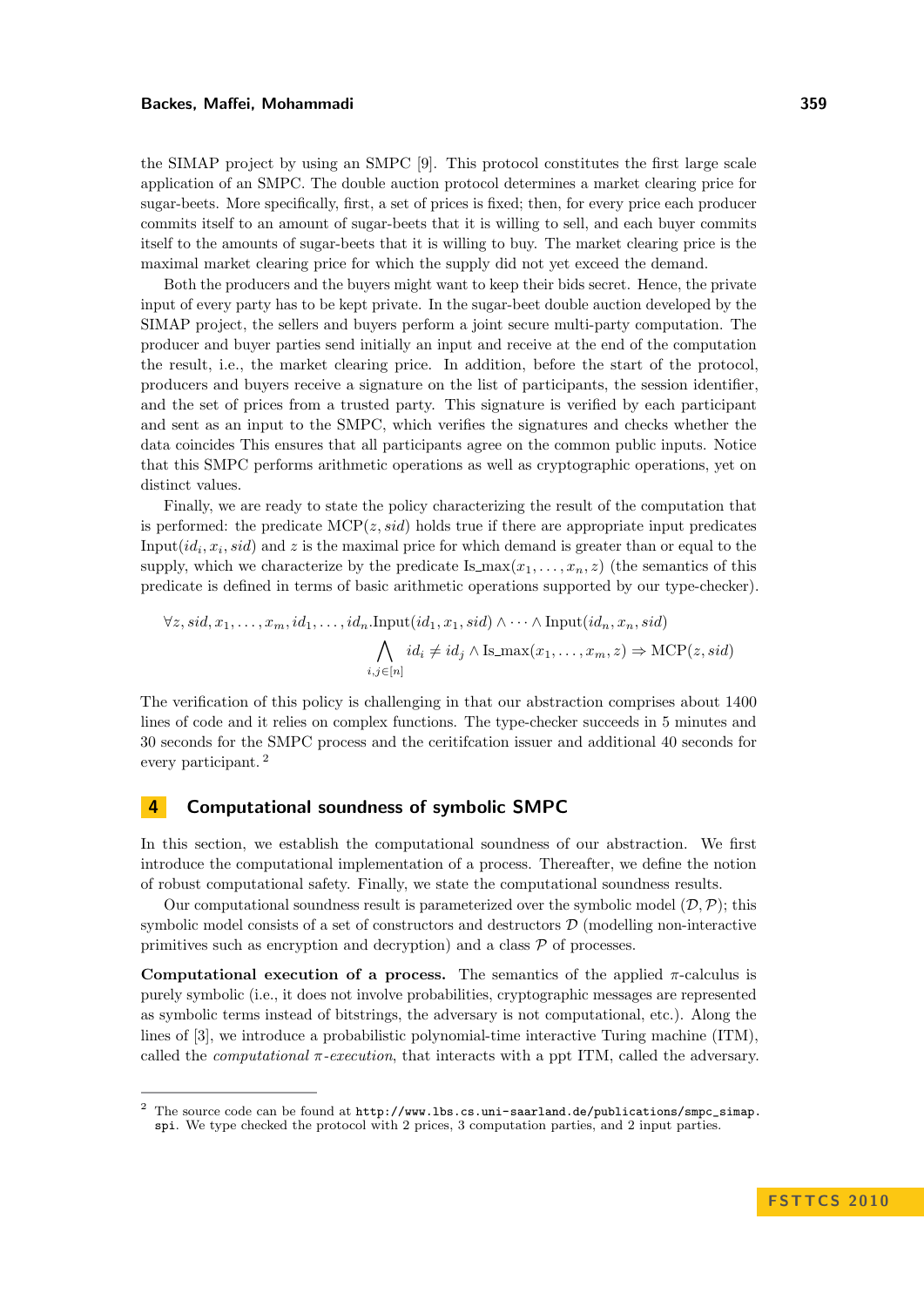The computational *π*-execution expects as input a process *P* and a security parameter *k*. We summarize the main properties of this ITM. It enforces the reduction rules of the operational semantics, draws a random bitstring for each fresh nonce (i.e., restricted name), and executes each constructor and destructor application  $d(M)$  (for  $d \in \mathcal{D}$ ) as the computation of the polynomial-time algorithm  $A_d$  on input  $M$ ;  $A_d$  is called the implementation of  $d$  and  $\underline{A}$  is the family of all implementations  $A_d$  ( $d \in \mathcal{D}$ ). In the operational semantics of the applied *π*-calculus, the reduction rules are non-deterministic. This non-determinism is resolved in the implementation by letting the adversary select the reduction steps: The computational execution sends the current process to the adversary and receives back a message indicating the next instruction to be executed. Whenever the execution encounters an assert *F*, it stores a tuple of the form  $(F_1, \ldots, F_n, F, \eta, \mu, P)$ , called an *assertion tuple*, where  $F_i$  are the active assumptions of the current process and  $\eta$  and  $\mu$  are mappings assigning a bitstring to each variable and name, respectively. We denote the interaction between the computational *π*-execution using the implementations <u>*A*</u> and an adversary  $Adv$  as  $\text{EXEC}_{P,A,Adv}^{\pi}(1^k)$ . Given a polynomial *p*, the distribution of sequences of assertion tuples raised in an interaction of  $\text{EXEC}_{P,A,\mathcal{A}dv}^{\pi}(1^k)$  within the first  $p(k)$  computation steps is denoted as  $\text{A}ssertions_{P,A,p,\mathcal{A}dv}^{\pi}(k)$ .

Our computational *π*-execution is close in spirit to previously proposed computational executions for the applied *π*-calculus (e.g., [\[3\]](#page-11-6)). Such an implementation, however, treats each  $\text{SMPC}(adv, side, in, \mathcal{F})$  abstraction as a trusted host performing a computation and sharing a private channel with each party, whereas the final implementation runs a distributed SMPC protocol. We thus refine the computational  $\pi$ -execution by letting the actual distributed SMPC protocol be executed in place of the (implementation of the) **SMPC** $(adv, side, in, \mathcal{F})$ abstraction. The resulting computational execution  $\text{ExEC}_{P,A,\tau,\mathcal{A}dv}^{\text{SMPC}}(1^k)$ , called *computa*tional SMPC-execution, is parameterized by the family  $\tau$  of SMPC protocols implementing each **SMPC**(*adv, sidc*, <u>in</u>, F) abstraction. *Assertions*<sub>P,A, $\tau$ , $p$ , $\mathcal{A}dv$ (*k*) is defined analogous to</sub>  $\hat{A}$ *Assertions*<sup> $\pi$ </sup><sub>*P,A,p,Adv*</sub>(*k*) (see the full version [\[5\]](#page-11-16) for the formal definitions).

Robust computational safety. The computational notion of robust safety depends on the computational notion of logical entailment. A major difference between the standard symbolic entailment relation and the computational entailment relation is that while the former models destructor application tests  $d(\underline{M}) = N$  via logical predicates of the form Red( $d^*(M)$ , N) (whose semantics follows from the symbolic rules of the applied  $\pi$ -calculus), the latter computationally checks  $A_d(\tilde{M}) = \tilde{N}$ ,  $\tilde{M}$  and  $\tilde{N}$  being the bitstrings computed for  $M$  and  $N$  using  $\eta$ ,  $\mu$ , and  $\Lambda$ . Thus, we denote the computational entailment relation as  $\models_{\eta,\mu,\underline{A}}$ . We now introduce two definitions of robust computational safety, with respect to  $\overline{\text{EXEC}}^{\pi}$  and  $\overline{\text{EXEC}}^{\text{SMPC}}$ , respectively.

**Definition 5** (Robust computational safety). Let P be a process,  $\underline{A}$  an implementation of the destructors in  $P$ , and  $\tau$  a family of secure multi-party computations. We say that  $P$  is *π*-(resp. SMPC-)robustly computationally safe using  $\underline{A}$  (resp.  $\underline{A}$ , *τ*) iff for all polynomialtime interactive machines  $\mathcal{A}dv$  and all polynomials  $p$ , Pr[for all  $((F_1, \ldots, F_n), F, \eta, \mu, Q) \in a$ ,  ${F_1, \ldots, F_n} \models_{\eta, \mu, \underline{A}} F : a \leftarrow \text{A} \text{A} \text{set} \text{B} \text{set} \text{B} \text{set} \text{B} \text{B}$  (resp. Pr[for all  $((F_1, \ldots, F_n), F, \eta, \mu, Q) \in$  $a, \{F_1, \ldots, F_n\} \models_{\eta,\mu,\underline{A}} F : a \leftarrow \text{A}{\text{ssertions}_{P,\underline{A},\tau,p,\mathcal{A}}^{\text{Spec}}(k)]}$  is overwhelming in *k*.

A symbolic model is computationally sound if robust safety carries over to the computational setting. This definition is used in our first theorem, which is parameterized over the noninteractive primitives used in the protocol.

 $\triangleright$  **Definition 6** (Computationally sound model). Let *A* be a set of constructor and destructor implementations. We say that a symbolic model  $(\mathcal{D}, \mathcal{P})$  is computationally sound using A iff for all  $P \in \mathcal{P}$  such that *P* is robustly safe, *P* is  $\pi$ -robustly computationally safe using <u>A</u>.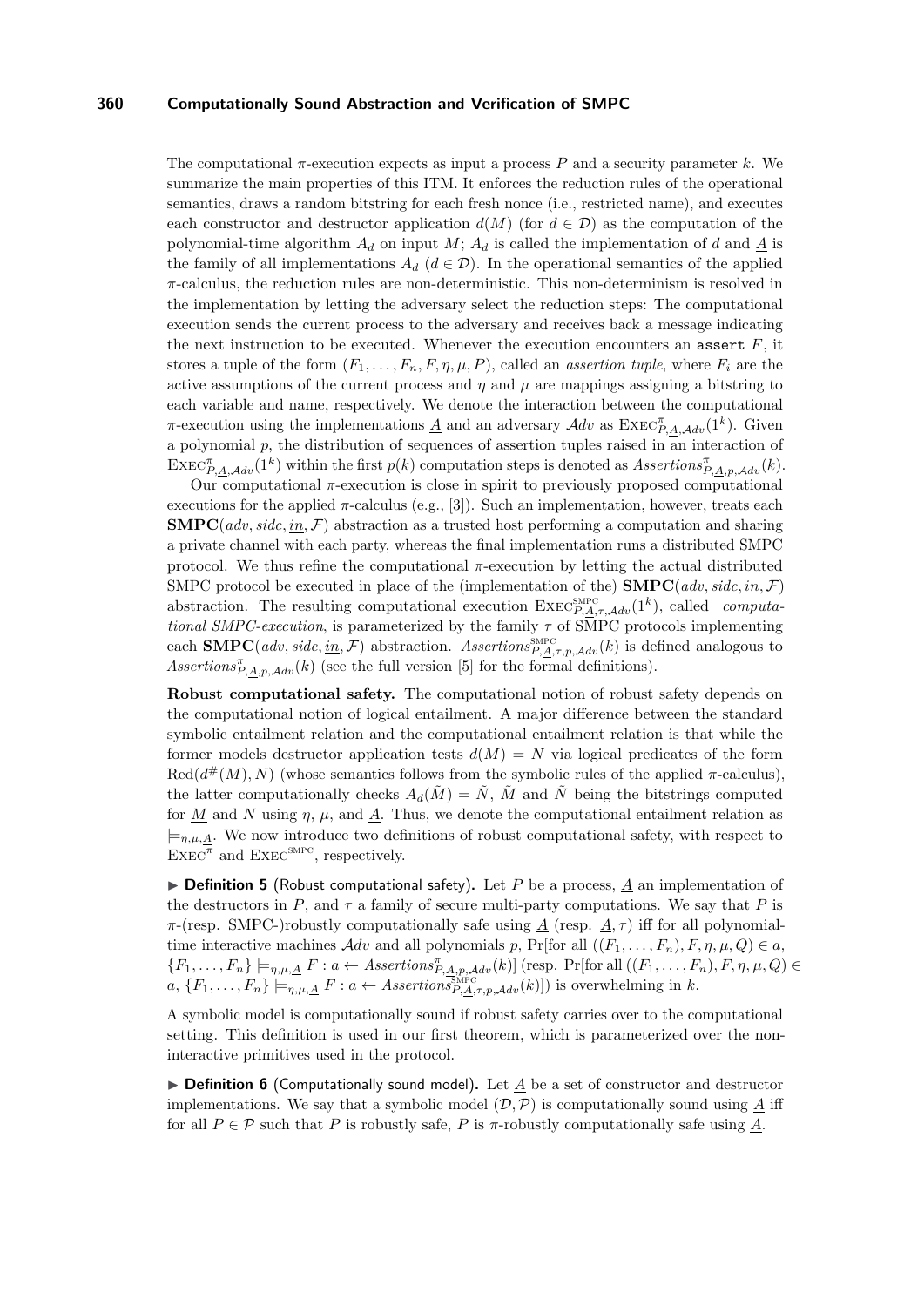There are properties for which computational soundness cannot be shown. For a function *H* whose range is smaller than its domain (such as a collision-resistant hash function), consider the injectivity property  $\forall x, y \in \mathcal{X} \neq y \Rightarrow H(x) \neq H(y)$ . Symbolically, this property holds true if *H* is a constructor. Computationally, however, this formula naturally does not hold as *x* and *y* are universally quantified and collisions cannot be avoided. To exclude such cases, we only consider quantification over protocol messages. This is formalized by requiring that all quantified subformulas  $\forall x.F$  and  $\exists x.F$  are of the form  $\forall x.p(...,x,...) \Rightarrow F'$  and  $\exists x.p(...,x,...)$ .  $\wedge F'$  (where p is a predicate) and we call the resulting class of first-order formulas well-formed formulas (see the technical report [\[5\]](#page-11-16) for a formal definition). Hence  $\forall x, y \in \mathcal{X} \neq y \Rightarrow H(x) \neq H(y)$  is not well-formed. Instead,  $\forall x, y \cdot p(x) \land p(y) \land x \neq y \Rightarrow H(x) \neq y$  $H(y)^3$  (where *p* is a predicate, meant to be assumed upon reception of *x* and *y*) is well-formed. As we exclude assumptions of the form ∀*x.p*(*x*), *p*(*m*) has to be assumed explicitly and *m* must be a protocol message. For a collision-resistant hash function *H*, the above formula holds computationally. We stress that in contrast to other computational soundness results (e.g., [\[3\]](#page-11-6)), where formulas are assumed to be term-free (i.e., contain nullary predicates only), our result holds for formulas containing terms of the calculus and destructor application tests.

In addition we require that (*i*) restricted channels  $in_i$  are never output; (*ii*) session identifiers are sent at most once on session identifier channels; and (*iii*) for all subprocesses  $\text{SMPC}(adv, side, in, \mathcal{F})$  of P, the context  $\mathcal F$  is SMPC-suited. Processes fulfilling this constraints are called well-formed processes. A well-formed class of processes only contains well-formed processes and enjoys some closeness properties, such as closeness under subprocesses or top-level name restrictions (we refer to the full version [\[5\]](#page-11-16) for more details).

Computational soundness of symbolic SMPC. We now state the main computational soundness result of this work: the robust safety of a process using non-interactive primitives and our SMPC abstraction carries over to the computational setting, as long as the noninteractive primitives are computationally sound. This result ensures that the verification technique from Section [3](#page-6-0) provides computational safety guarantees. We stress that the non-interactive primitives can be used both within the SMPC abstractions and within the surrounding protocol. The proof uses a result from [\[13\]](#page-11-18) on generic UC-realizable MPC protocols that only holds under standard cryptographic assumptions: the setup assumption of the  $CRS-model<sup>4</sup>$  and the existence of *enhanced trapdoor permutations*. Moreover, as also required in [\[3\]](#page-11-6), all implementations *A* have to be length-regular.

<span id="page-9-0"></span>**In Theorem 7** (Computational soundness of symbolic SMPC). Let  $(D, \mathcal{P})$  be computationally sound, well-formed model using *A*, where *A* is length-regular. If enhanced trapdoor permutations exist, then there is a family *ρ* of SMPC implementations in the CRS-model such that for each well-formed  $P \in \mathcal{P}$ , the robust safety of  $P$  implies the SMPC-robust computational safety of *P* using  $\underline{A}, \rho$ .

Computational soundness of arithmetic operations. We show that our computational soundness result applies to a large class of protocols by proving the computational soundness of a symbolic model with public-key encryption, signatures, and arithmetics<sup>5</sup>. We recall that

<sup>&</sup>lt;sup>3</sup> This formula is logically equivalent to  $\forall x. p(x) \Rightarrow \forall y. p(y) \Rightarrow x \neq y \Rightarrow H(x) \neq H(y)$ . For the sake of a clear presentation, the policies in Section [3](#page-6-0) are not well-formed, but adding for every quantified variable *x* a predicate  $p(x)$  to the premise makes these policies well-formed as well.

<sup>4</sup> More precisely, in each SMPC session all parties have access to a shared bitstring, called the CRS.

<sup>5</sup> This result extends prior work [\[3\]](#page-11-6) in the CoSP framework to arithmetics and first-order logic formulas.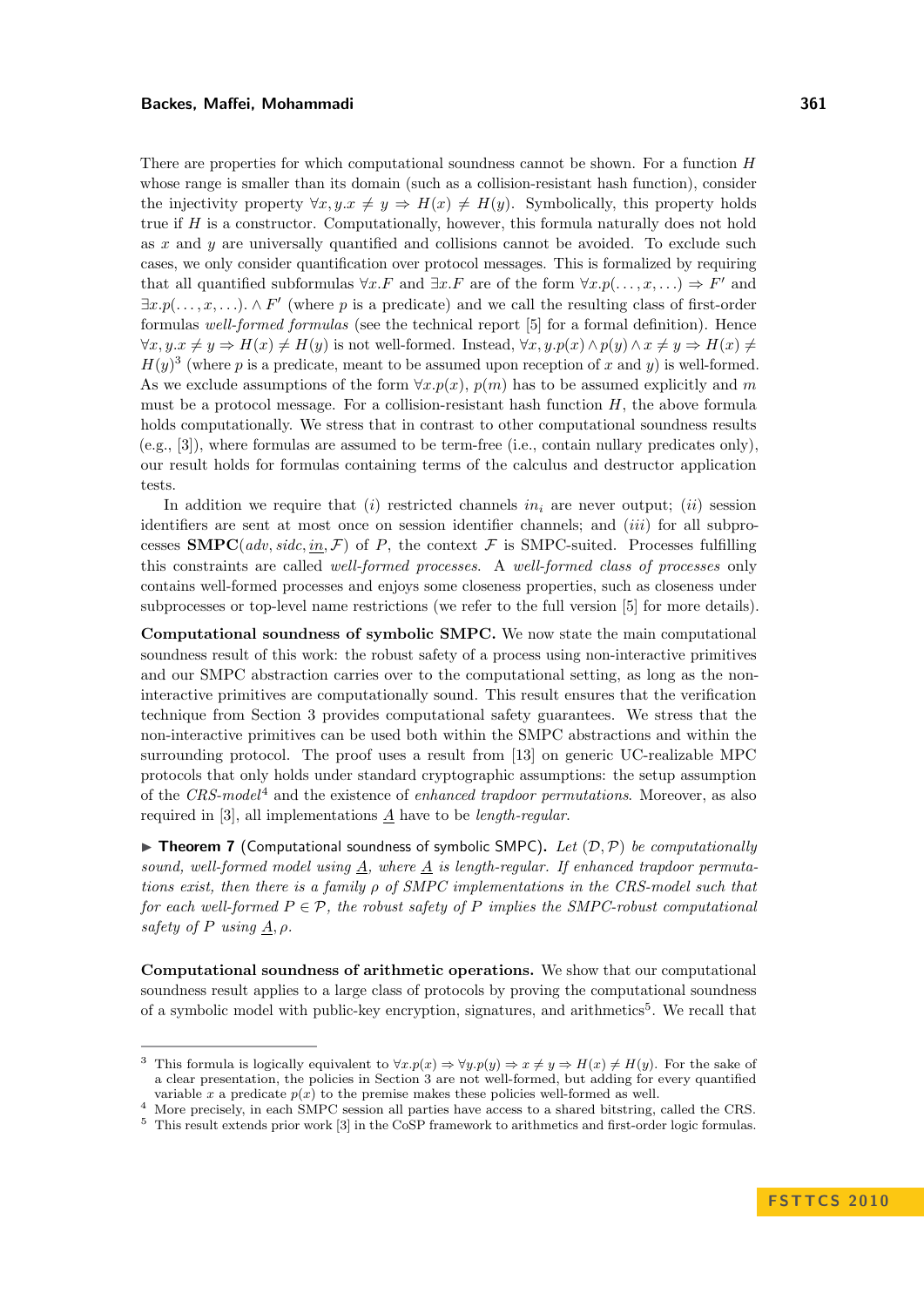numbers are modelled as symbolic bitstrings and arithmetic operations as destructors on these bitstrings. In this way, we enforce a strict separation between numbers and cryptographic terms, such as signatures and keys. Thus, it is not possible to apply an arithmetic operation on nonces, signatures, or encrypted messages. Due to this separation, the impossibility result for computational soundness of XOR [\[6\]](#page-11-19) does not apply. As in [\[3\]](#page-11-6), we impose some standard conditions on protocols to ensure that all encryptions and signatures are produced using fresh randomness and that secret keys are not sent around. A protocol satisfying these conditions is called key-safe. We denote the resulting symbolic model as  $(\mathcal{D}_{\text{ESA}}, \mathcal{P}_{\text{ESA}})$ .

The computational soundness proof for  $(\mathcal{D}_{\text{ESA}}, \mathcal{P}_{\text{ESA}})$  follows almost exactly the lines of the symbolic model for key-safe protocols in the work of Backes, Hofheinz, and Unruh [\[3\]](#page-11-6). The proof can be found in the full version [\[5\]](#page-11-16).

<span id="page-10-1"></span>**In Theorem 8** (Computational soundness of  $(\mathcal{D}_{\text{ESA}}, \mathcal{P}_{\text{ESA}})$ ). If enhanced trapdoor permutations exist, there is an length-regular implementation A such that  $(\mathcal{D}_{ESA}, \mathcal{P}_{ESA})$  is a computationally sound, well-formed model.

As a corollary of Section [7](#page-9-0) and Theorem [8,](#page-10-1) we get the computational soundness of protocols using SMPC, public-key encryption, signatures, and arithmetics, with such non-interactive cryptographic primitives possibly used within both SMPC and the surrounding protocol.

**Corollary 9** (SMPC computational soundness with  $(\mathcal{D}_{ESA}, \mathcal{P}_{ESA})$ ). There is an implementation *A* and a family of UC-protocols  $\tau$  such that for each well-formed  $P \in \mathcal{P}_{ESA}$ , the robust safety of *P* implies the SMPC-robust computational safety of *P* using  $\underline{A}$  and  $\tau$ .

# <span id="page-10-0"></span>**5** Conclusion

We have presented an abstraction of SMPC in the applied  $\pi$ -calculus. We have shown that the security of protocols based on this abstraction can be automatically verified using a type system, and we have established computational soundness results for this abstraction including SMPC that involve arbirtrary arithmetic operations. This is the first work to tackle the abstraction, verification, and computational soundness of protocols based on an interactive cryptographic primitive.

Our framework allows for the verification of protocols incorporating SMPC as a building block. In particular, the type-checker ensures that the inputs provided by the participants to the SMPC are well-formed and, after verifying the correctness of SMPC, the type-checker obtains a characterization of the outputs (e.g., in the Millionaires problem, the output is the identity of the participant providing the greatest input) that can be used to establish global properties of the overall protocol. Our framework is general and covers SMPC based on arithmetic operations as well as on cryptographic primitives.

This work focuses on trace properties, which include authenticity, integrity, authorization policies, and weak secrecy (i.e., the attacker cannot compute a certain value)<sup>6</sup>. As a future work, we plan to extend our framework to observational equivalence relations, possibly building on recent results for a fragment of the applied *π*-calculus [\[14\]](#page-11-5). It would be interesting to formulate and verify an indistinguishability-based secrecy property for SMPC. This task is particularly challenging since the result of an SMPC typically reveals some information about the secret inputs and standard secrecy definitions based on observational equivalence are

 $^6\,$  To symbolically model weak secrecy, one can add the process c(x).if x=n then assert false (where c is a public channel) to check the secrecy of n: The protocol is robustly safe only if the attacker does not learn n.